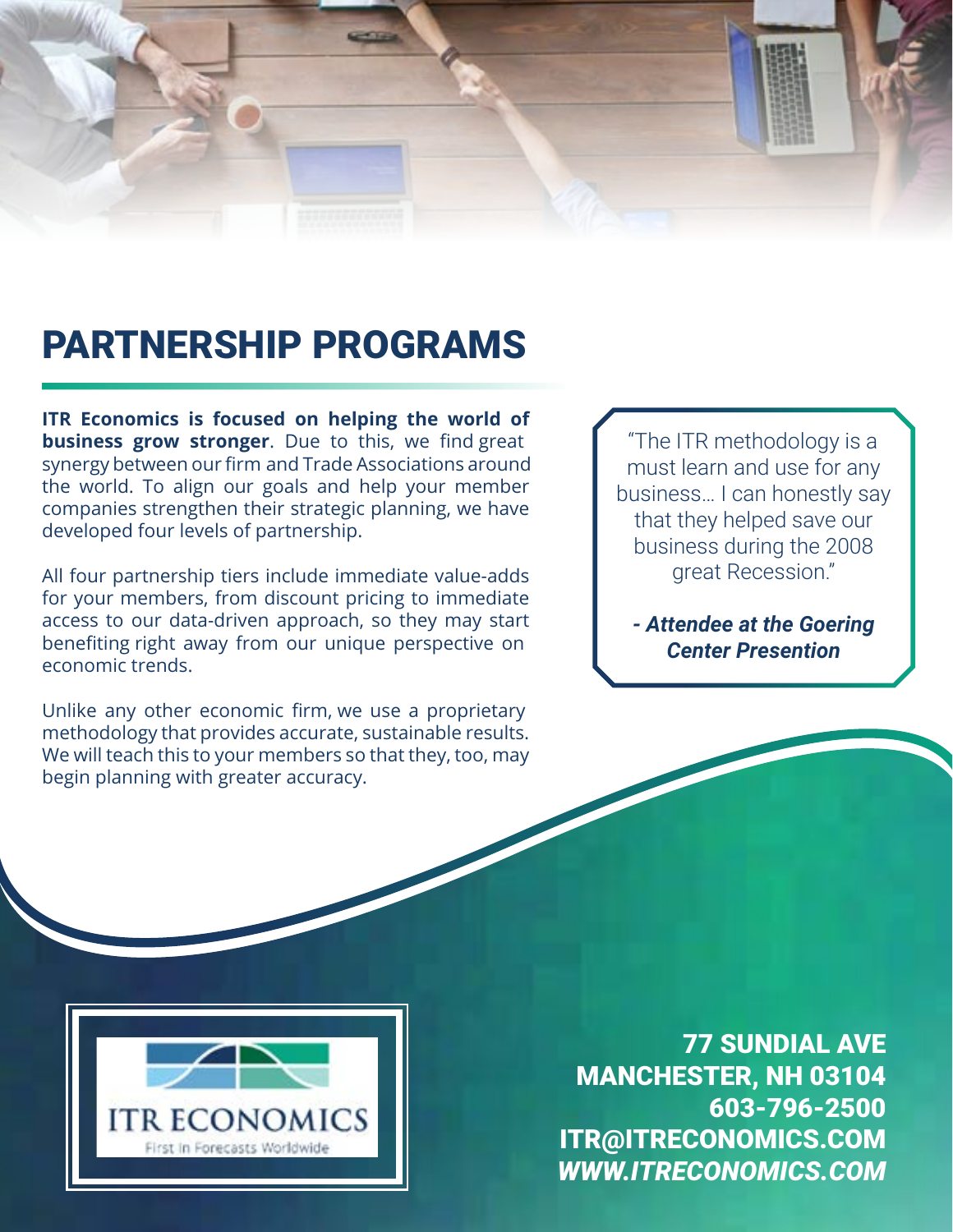### **Cost to the Association: \$0** PARTNERSHIP A **Cost to the PARTNERSHIP**

### *Four Pilot Programs:*

We will host pilots for four subscription products throughout the first year, and ongoing for new members thereafter. Each free trial will last 30 days.

Each pilot will include a workshop recording from our Customer Care Department to ensure your members understand all the features and are receiving the most value from the trial. Members will also receive discounts to continue using the tool(s):

- 1. Insider Subscription: \$18/mo. (10% discount)
- 2. Trends Report Subscription: \$1,140/yr. (5% discount)
- 3. DataCast Essentials: \$76/mo. (5% discount)
- 4. DataCast Pro: \$4,560/yr. (5% discount)

ITR Economics will also provide the following for members of the association:

- 1. Economic articles 1/mo., covering topics applicable to your members.
- 2. 5% discount on other ITR Economics' services for the 1st year of purchase. Normal rates apply thereafter.



**PARTNERSHIP B** Cost to the Association: \$14,500 *Includes all items from Partnership A and the following...*

Association will receive one keynote presentation from an ITR Economics speaker. *(This rate does not apply to ITR Economics' principals, Brian and Alan Beaulieu.)*

Once per quarter, ITR Economics will provide a 15-minute interview between an ITR Economics speaker and the association's executive director.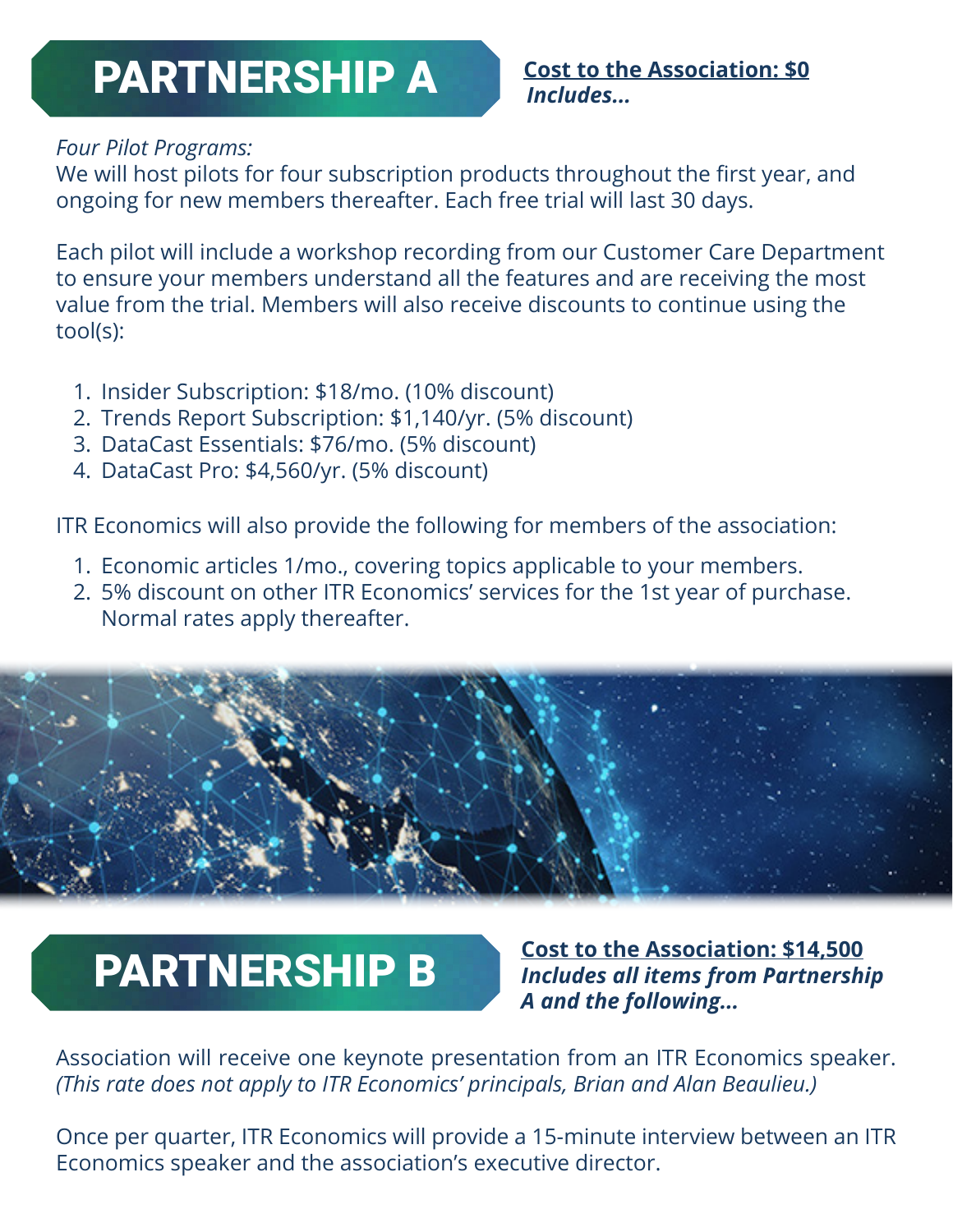ITR Economics will provide a monthly Economic Advisor to the association via PDF; the association may then distribute it to any of its member companies.

We will also provide a series of webinar recordings, to include ITR Methodology 101 and Forecast 101.

# PARTNERSHIP D

 **Cost to the Association: \$42,500**  *Includes all items from Partnership A, B, & C and the following...*

ITR Economics will provide a Forecast Report, delivered quarterly, on five industries applicable to the association members.

ITR Economics will provide access to Alliance™, which will include any markets covered in the Forecast Report. This will enable members to plot their own company data against the datasets they are following in the quarterly report, right on the platform.

If members sign up for DataCast Pro™ due to the pilot program, we will include these five market forecasts in their member portals in order to provide increased foresight and value.



| <b>Partnership</b><br><b>Package</b> | <b>Non-partnership</b><br><b>Annual Cost</b> | <b>Partnership</b><br><b>Price</b> | Your<br><b>Savings!</b> |
|--------------------------------------|----------------------------------------------|------------------------------------|-------------------------|
| <b>Partnership A</b>                 | \$7,200                                      | S <sub>0</sub>                     | \$7,200                 |
| <b>Partnership B</b>                 | \$21,000                                     | \$14,500                           | \$6,500                 |
| <b>Partnership C</b>                 | \$35,740                                     | \$24,500                           | \$11,240                |
| <b>Partnership D</b>                 | \$68,240                                     | \$42,500                           | \$25,740                |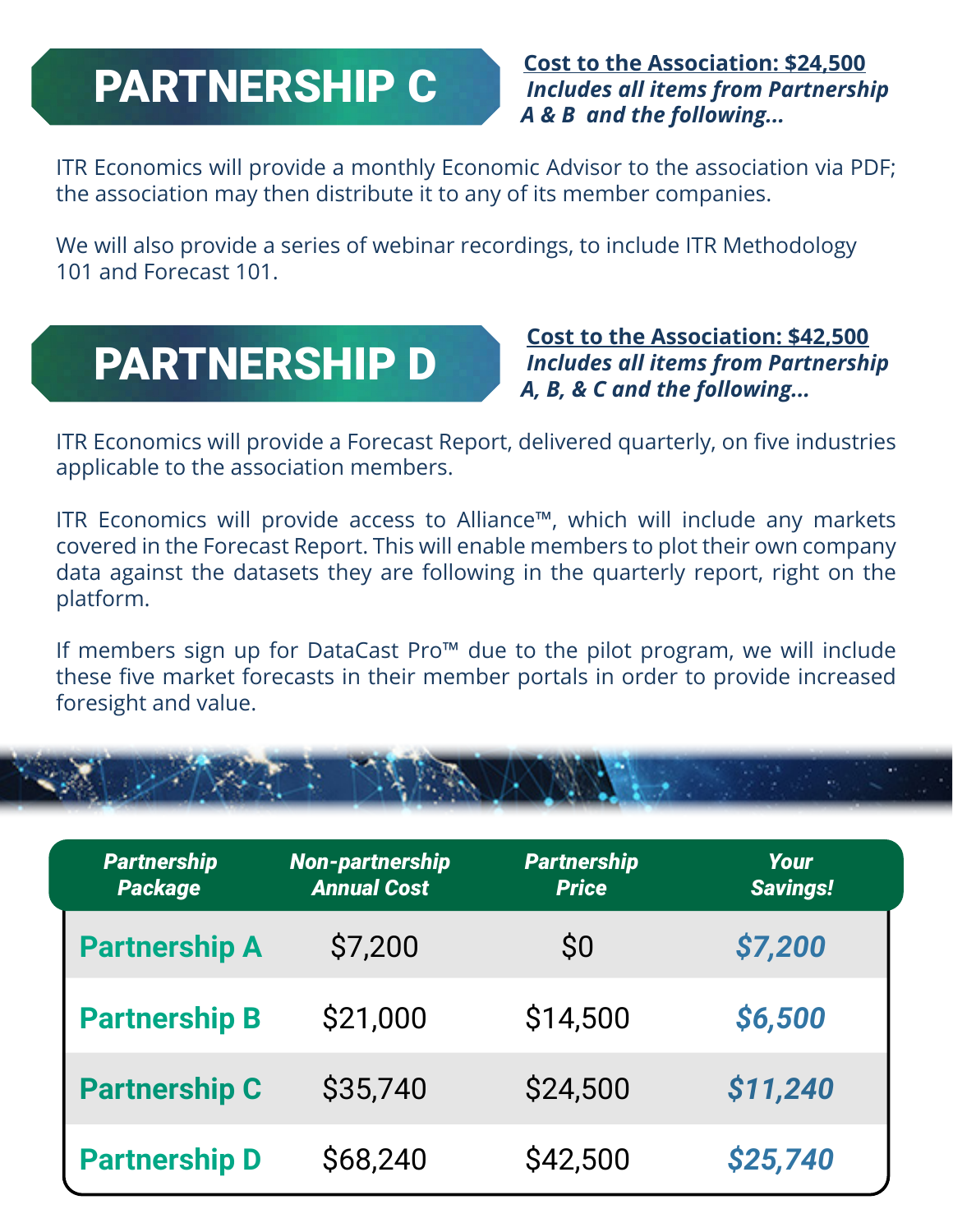# CUSTOMIZE YOUR PARTNERSHIP



### ECONOMIC CHATS FOR NEW MEMBERS

- ☐ Get your new members up to speed by including a 60-minute consultative call with one of our economic experts.
- ☐ We'll walk through our latest update on economic trends impacting your industry.
- ☐ We'll review our methodology and explain how to get the most from all the services you are providing them from ITR Economics.
- □ They will have the opportunity to ask us questions "interview style" during the Q&A portion.
- ☐ Cost: \$1,500 / each consultation

### ADDITIONAL INDUSTRY FORECASTS

- ☐ Partnership D includes a Forecast Report on five industries applicable to your members.
- ☐ ITR Economics' database holds over 10,000 datasets. You may want to add in more industries that apply to your members.
- ☐ Cost: \$3,600 / each additional forecast

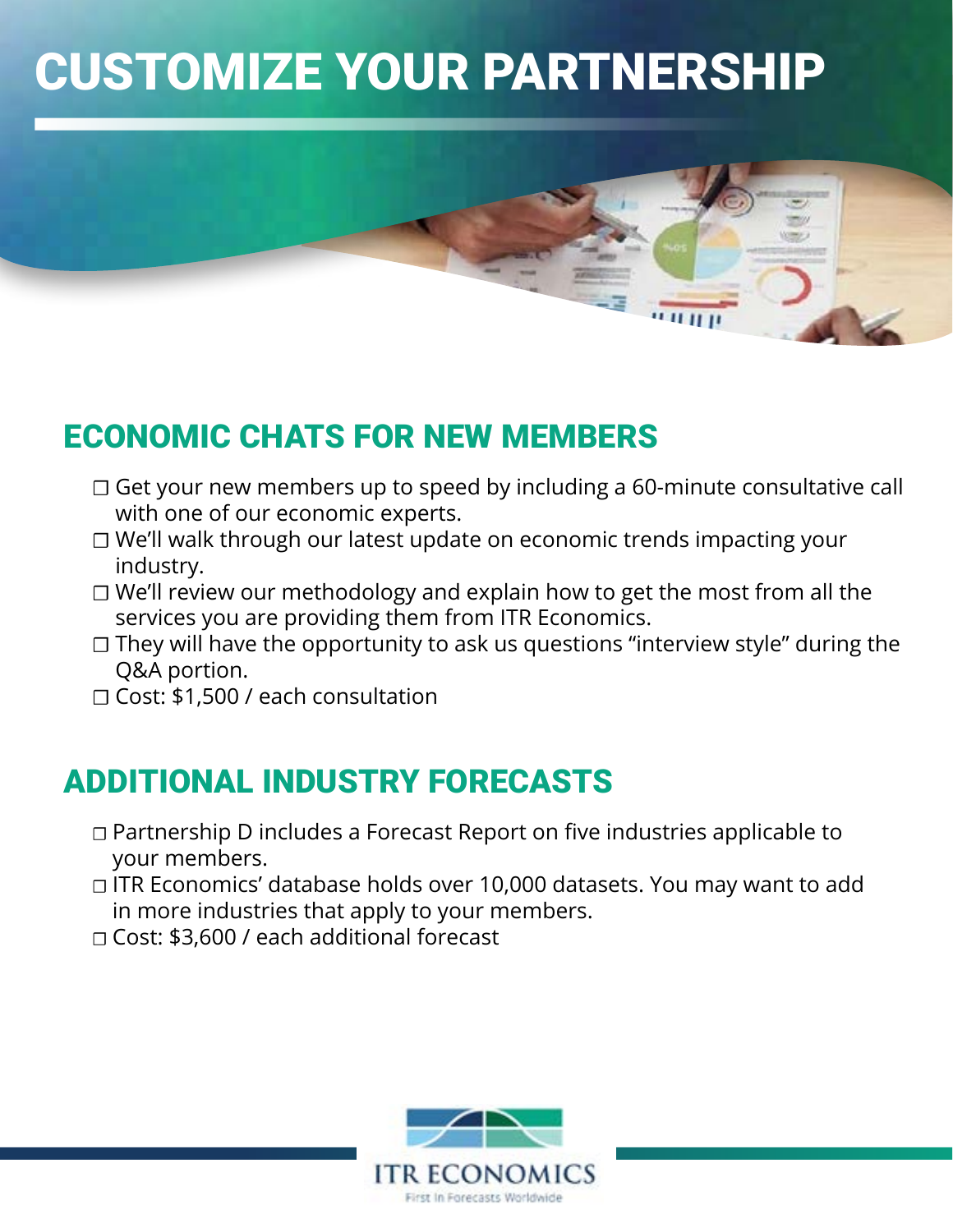# Your Partnership Products



*"Sekisui Kydex utilizes ITR Economics Trends Report™ and DataCast™ subscriptions to support internal forecasting and planning. ITR's services have enabled the company to move from a short-term, tactical approach to a long-term, strategic approach, which has led to increased growth and less susceptibility to the normal ups and downs in the business cycle." [Read the full case study.](https://cdn2.hubspot.net/hubfs/4424930/SekisuiKydexCaseStudy.pdf)*

*"The Trends Report is an excellent source of information for me to assist in planning for the next 12-18 months. I look forward to renewing the subscription - how can I live without it now? Thanks for everything." - Michael E. Mader, Vice President and Wealth Advisor at United Capital*